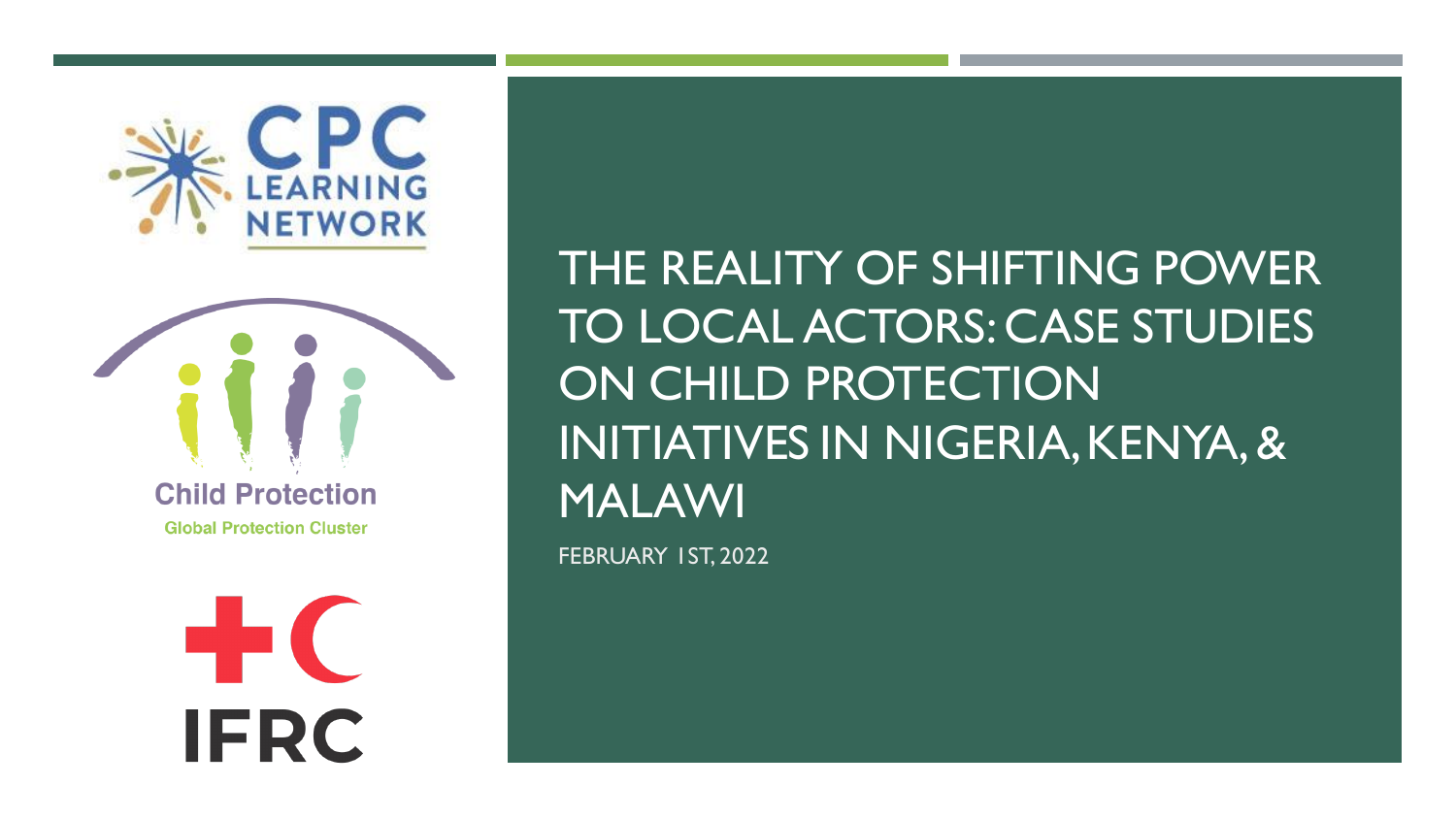## OBJECTIVES OF THE WEBINAR

 Share background information on the three initiatives from Nigeria, Kenya, and Malawi which aimed to increase engagement of national and civil society organisations in the child protection in humanitarian action coordination system

- Share overlapping findings across the three contexts
- **Have a candid discussion about the reality of shifting power to local child protection** actors, its challenges, promising practices, and lessons learned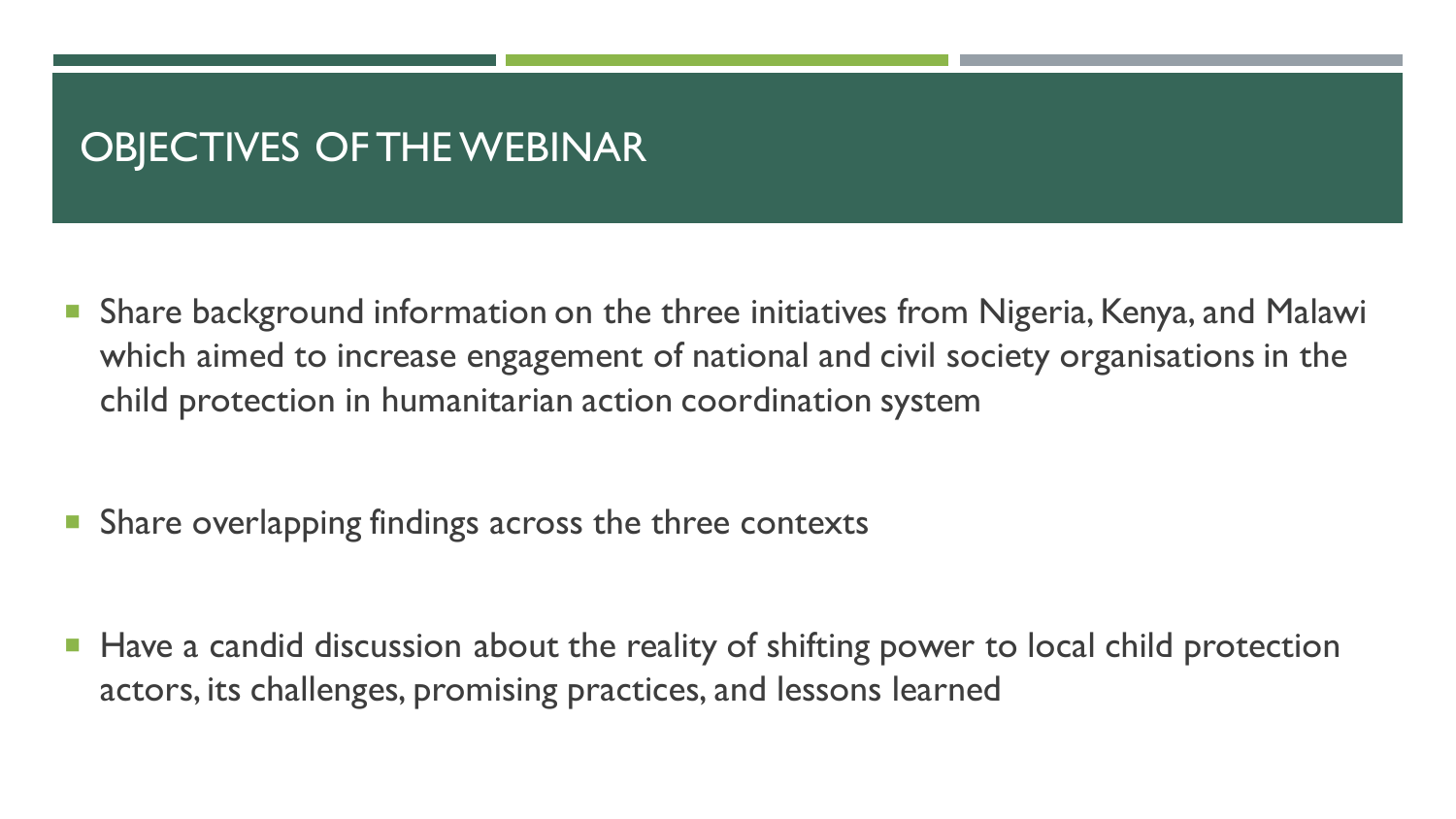#### **Nigerian National Non-Governmental Organisation Consortium**

**Case Study Documenting the Successes and Challenges of Implementing a Consortium Model** in North-East Nigeria

**MAY 2021** 

## NIGERIAN NATIONAL NON-GOVERNMENTAL ORGANISATION CONSORTIUM

- **Local initiative with a mission to support Nigerian organisations** and to increase the presence of local NGO representation within the aid coordination structure in north-east Nigeria
- **Consortium's goals:** 
	- Promote localisation and ensure that the Grand Bargain is implemented across north-east Nigeria
	- **Institutional capacity building of Nigerian NGOs (administrative &** programming)
	- **Connection with donor community to access funds**
- **The consortium served as an opportunity for national organisations** to **come together with a strong, collective voice** - critical to the success of the field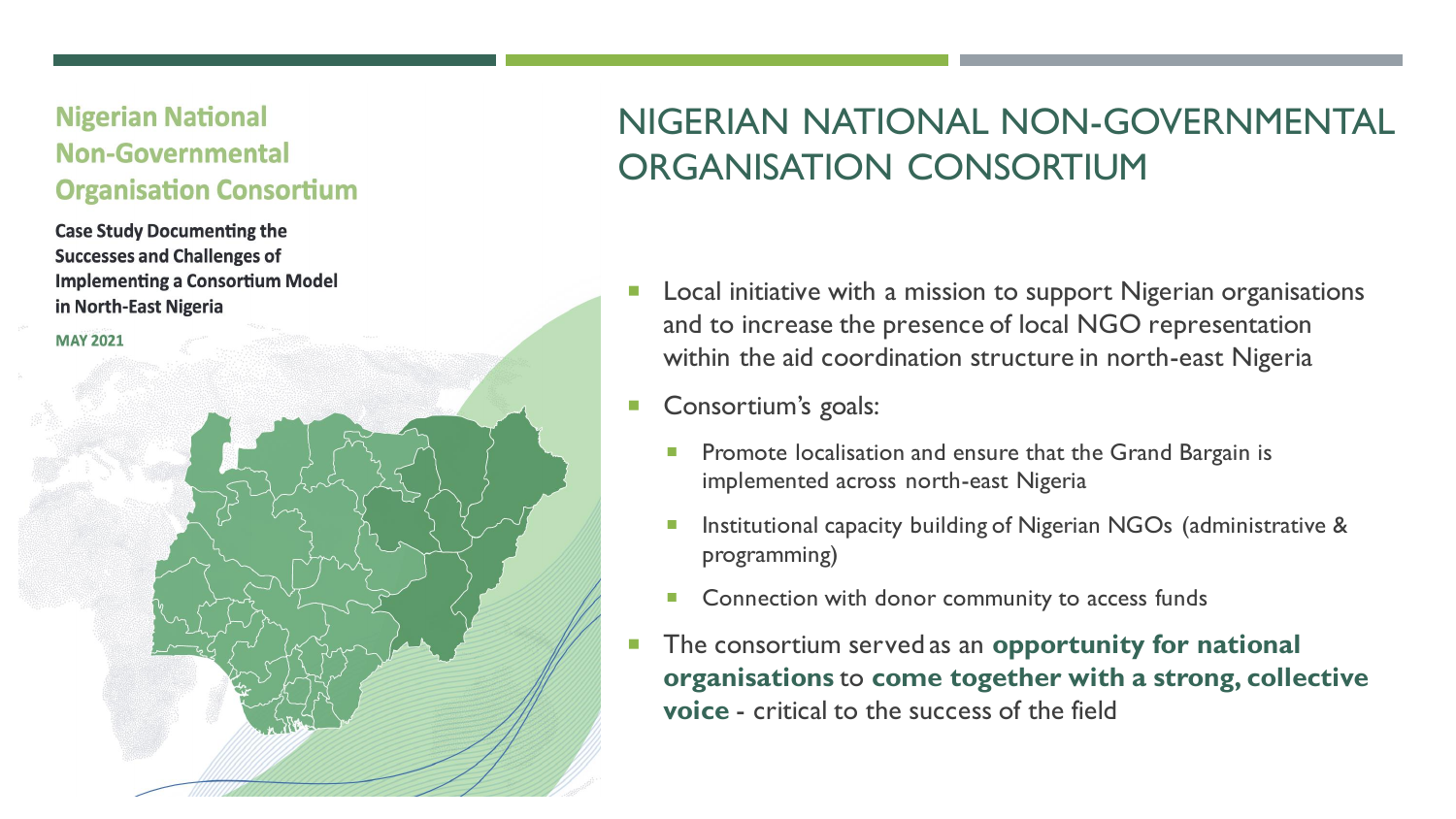#### **Implementing a National Action Plan** for Child Protection in **Emergencies in Kenya**

Case study documenting the successes and challenges of strengthening coordination and localisation

**JUNE 2021** 

## NATIONAL ACTION PLAN FOR CHILD PROTECTION IN EMERGENCIES IN KENYA

- **The Action plan aimed to strengthen coordination at the** national and county levels to ensure effective service provision to children in emergencies
- **Most emergencies in Kenya are climate-related, with the** government retaining the primary role in the coordination and implementation of humanitarian action
- Kenya uses a sectoral approach WASH, Health, Nutrition, Education, Livelihood/Agriculture, and Peace & Security sectors where the government takes the lead. Parallel to this structure, the UN manages interagency coordination.
- Governmental **authorities established the department of children services within the national government** and **built local capacity** through increased awareness of Child Protection in Humanitarian Action, building the capacity of volunteers, and the creation of dedicated coordination bodies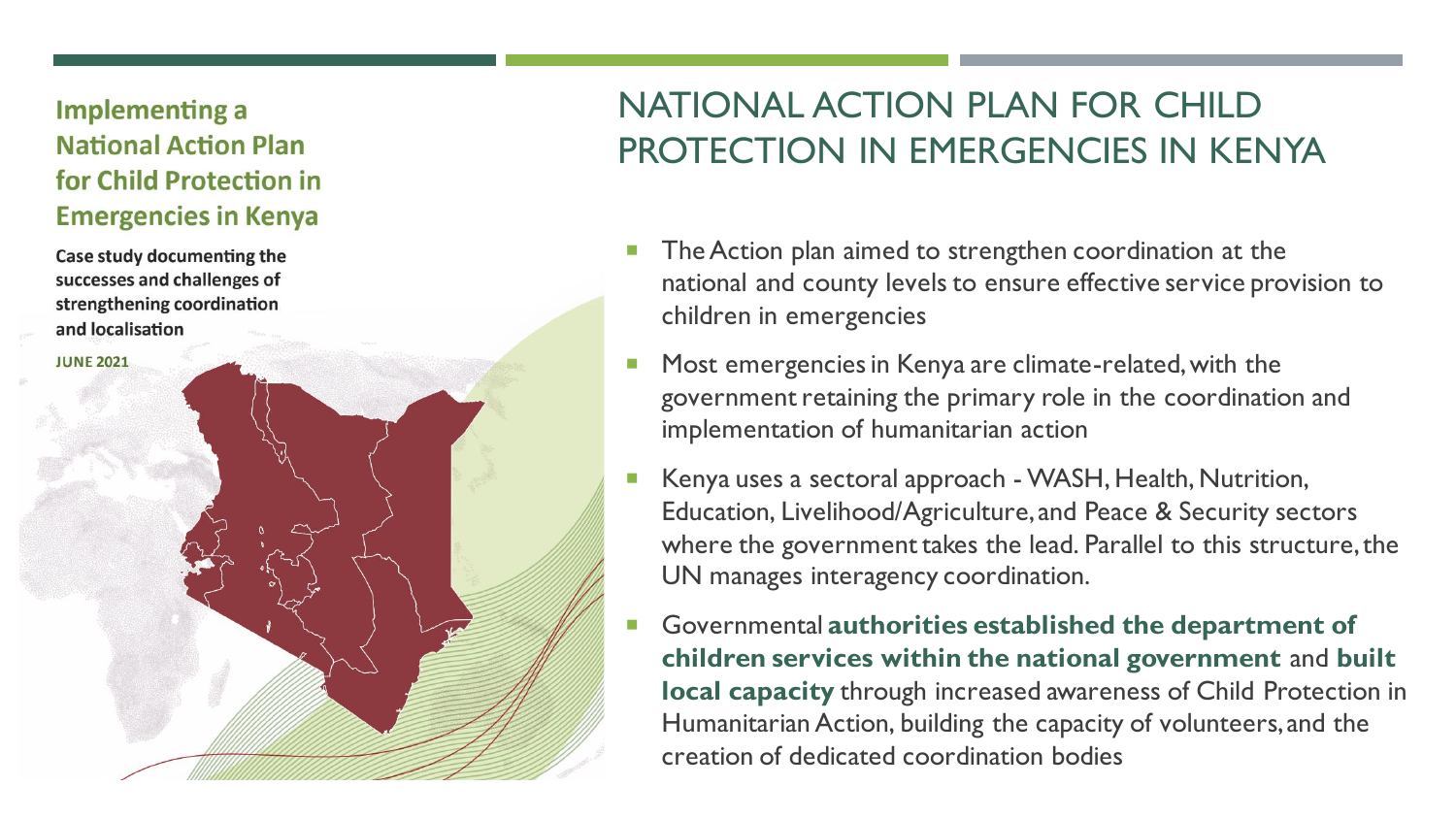#### **Implementing an Action Plan for Child Protection in Emergencies in Malawi**

Case study documenting the successes and challenges of strengthening coordination and localisation

**SEPTEMBER 2021** 

## NATIONAL ACTION PLAN FOR CHILD PROTECTION IN EMERGENCIES IN MALAWI

- **The Protection Cluster in Malawi is led by the Ministry of Gender** and co-led by a focal person from UNICEF
- The Action Plan has been implemented via a cluster system and integrated into existing plans spearheaded by the Department of Disaster Management Affairs
- Many emergencies in Malawi are environmental and are reoccurring in nature. The protection cluster in Malawi was particularly active during the 2020 COVID-19 pandemic due to increases in child protection related issues such as an increase in child marriages
- **The Action Plan increased coordination** of child protection issues, **advocacy for protection-related issues**, and **strengthening of protection mechanisms** at the national level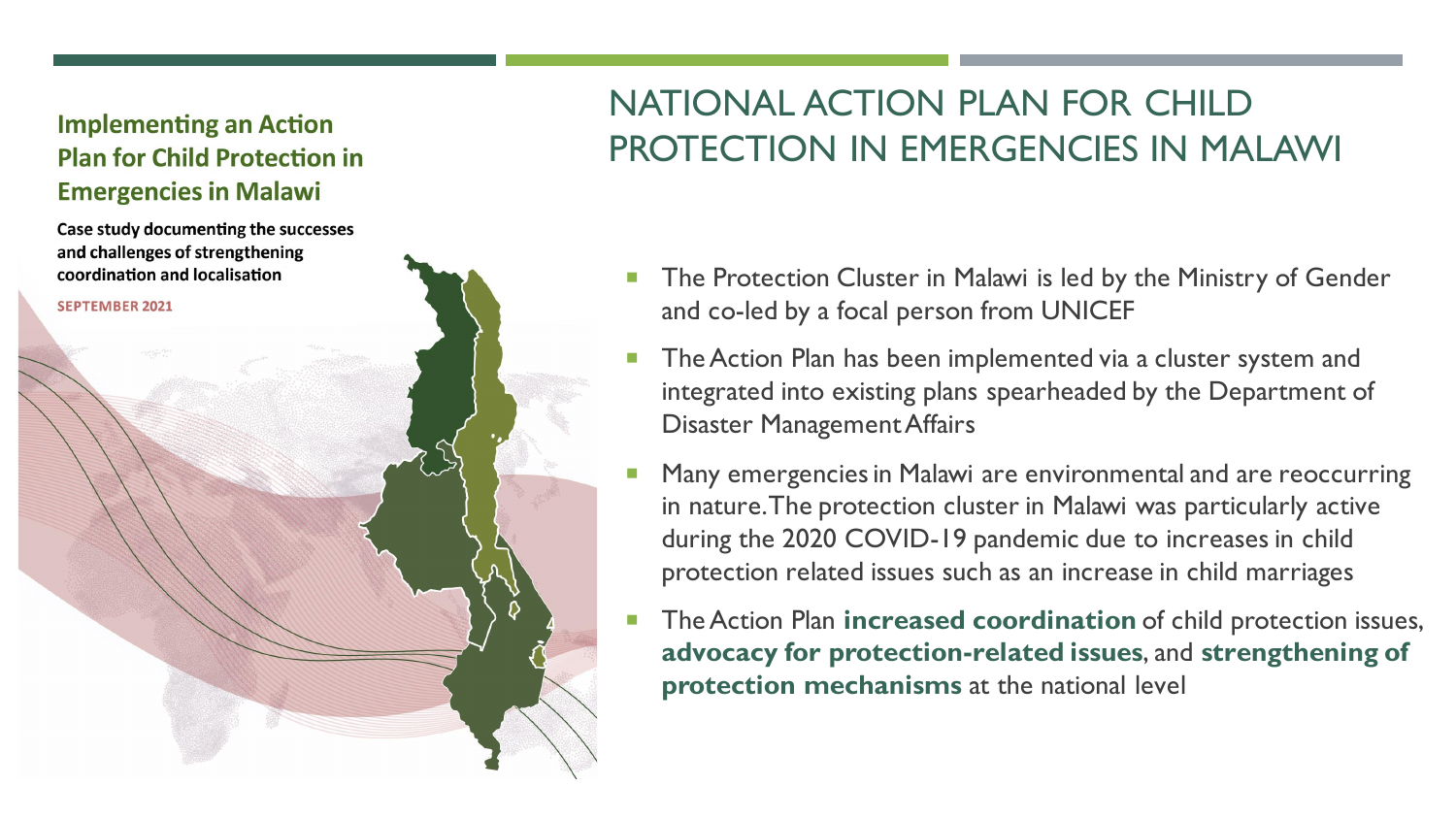### OVERALL FINDINGS ACROSS THE CASE STUDIES

- **Mistrust in the capacity of national organisations to manage funds and ensure safeguarding**
- **Dbstacles to funding:** direct funding remains in the hands of a few large international organizations and UN agencies and funds directed to national organizations are rarely dedicated for operational capacity strengthening of the organization
	- **National organisations are often not seen as able to pass the "due diligence" test**
- Seats at the national & regional decision-making table: actors from national and civil society organisations hold few leadership and decision-making roles
- **Including child protection in humanitarian action across sectors:** child protection is not always considered a priority and as such, is generally not well integrated in country humanitarian response systems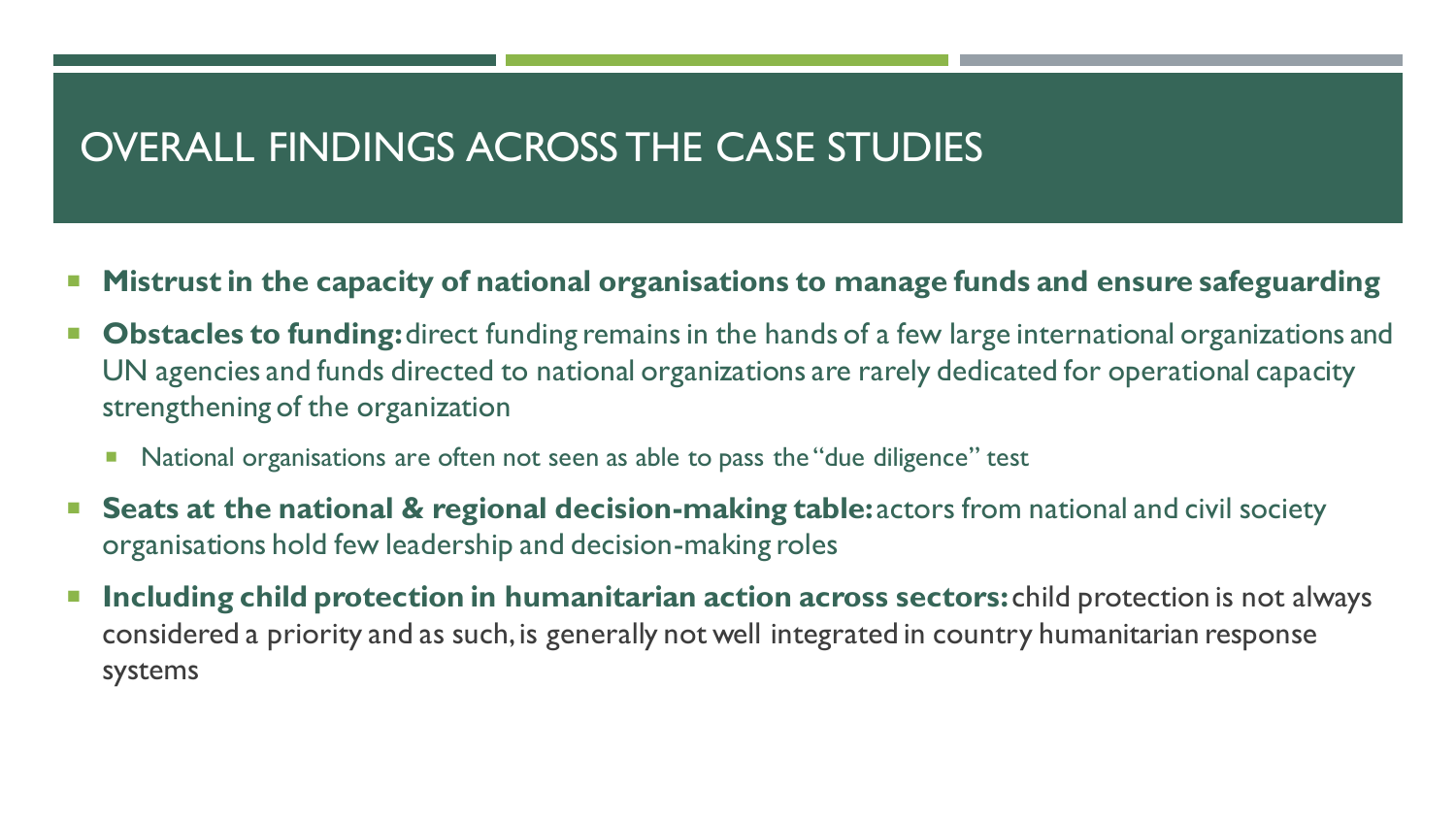## RECOMMENDATIONS

- **Be mindful of stereotypes and avoid generalisations** when speaking about the "capacity" of national organisations
- Earmark **larger amounts of funds for national and civil society organizations** with specific funds allocated for **operational capacity strengthening**
- Encourage **integration of community perspectives on child protection** into higher level decisionmaking
	- Ensure that **actors from national and civil society organisations have seats at the decision-making table and** establish **accountability mechanisms to make it a reality**
- Examine **power dynamics at play** when government and international NGOs partner with national organisationsto implement programming. **Ensure national organisations are able to act independently and due consideration is given to their perspectives**